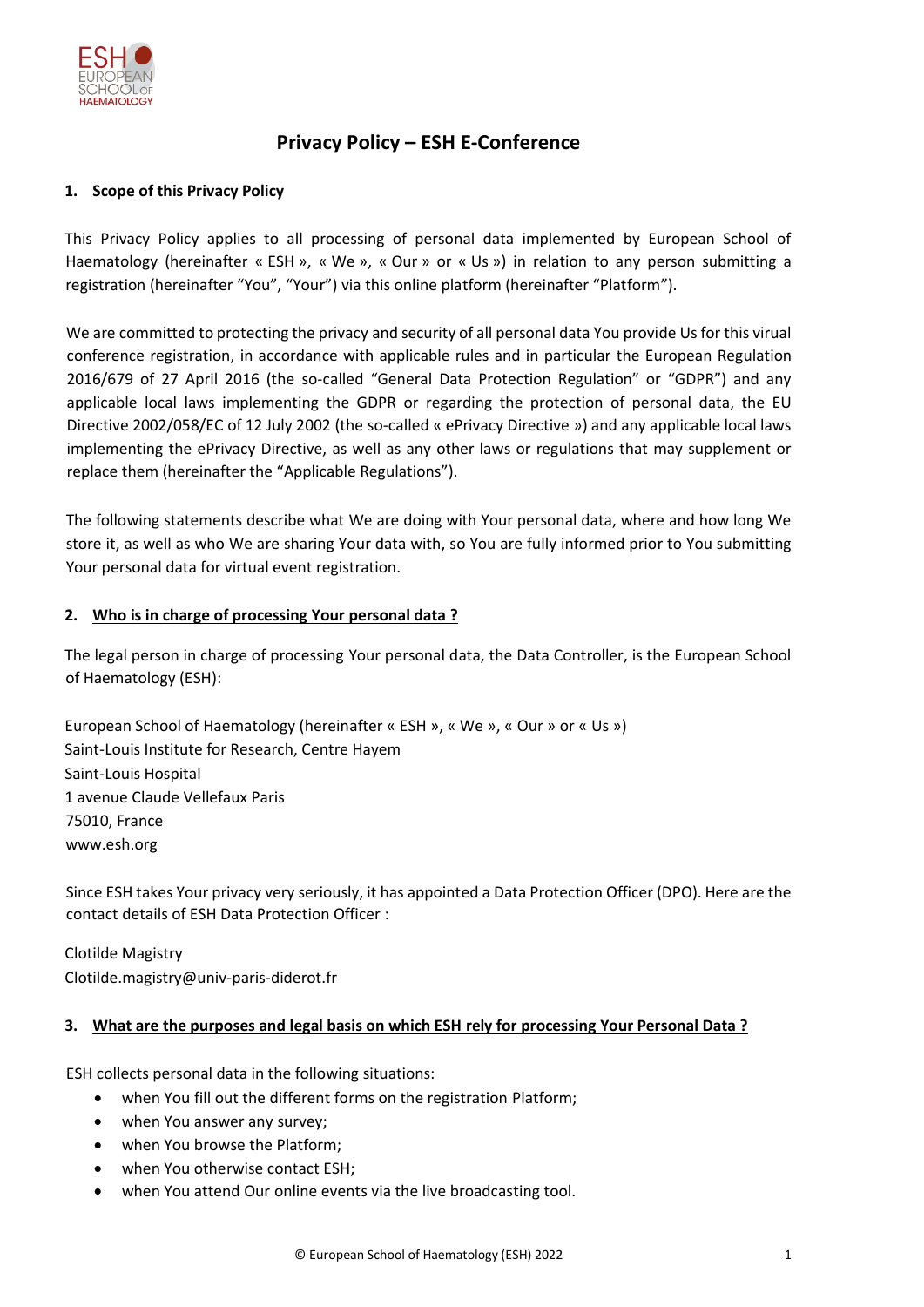

We collect the following personal data during the registration and attendance processes :

- identification and contact information (title, surname, name, email address, country and city);
- account information (email address used as a login and password);
- professional information (name of the organization, professional title, name of the department or lab, educational degree passed or current training);
- specific requests or comments if any;
- accounting and billing information including payment information and/or banking information;
- feedback provided during surveys;
- data relating to the device used to access and use the Platform as well as the live broadcasting tool: technical information concerning the characteristics and operating data of Your device, the operator, the operating system, the IP address;
- any information You voluntarily provide to Us in the context of the registration process, during the attendance (e.g. questions asked during the conference, participation in a live survey, interactions with speakers and/or other participant on the tchat available on the live broadcasting tool, etc) or otherwise.

Most of the information is collected from You through the Platform and the live broadcasting tool provided by Our third parties (CME Congresses, Aventri, Zoom, Vimeo and GoToWebinar). The mandatory information (i.e. the one necessary for Us to provide You with the services) is indicated by the wording "(required)". If You do not provide such information, ESH will not be able to provide You with the services.

We ask You for Your personal data to :

- process and facilitate Your registration for this vitual conference and provide You with the service
- manage the contractual relationship, the biling and accounting proccess;
- communicate with You about Your registration for the virtual conference (information that would be necessary for You to be able to attend the virtual conference);
- send You newsletters and other communications about events and other conferences and services proposed by ESH;
- carry out analyses (e.g. statistics, feedbacks, trends, progress on marketing actions, open and click-through rates).

ESH will not share Your data with any third party for promotional or commercial purposes.

Our processing is based:

- in part, on the need to perform Our contract with You;
- in part, on the legitimate interest of ESH and more specifically Our business interest, when Your personal data is used for direct marketing purposes and/or analysis purposes. Indeed, such processing contributes to the promotion and improvement of Our services and benefits both You and Us without adversely affecting Your interests or Your fundamental rights and freedoms;
- in part on compliance with Our legal obligations: this type of processing is carried out for accounting purposes and to comply with tax-related obligations for example.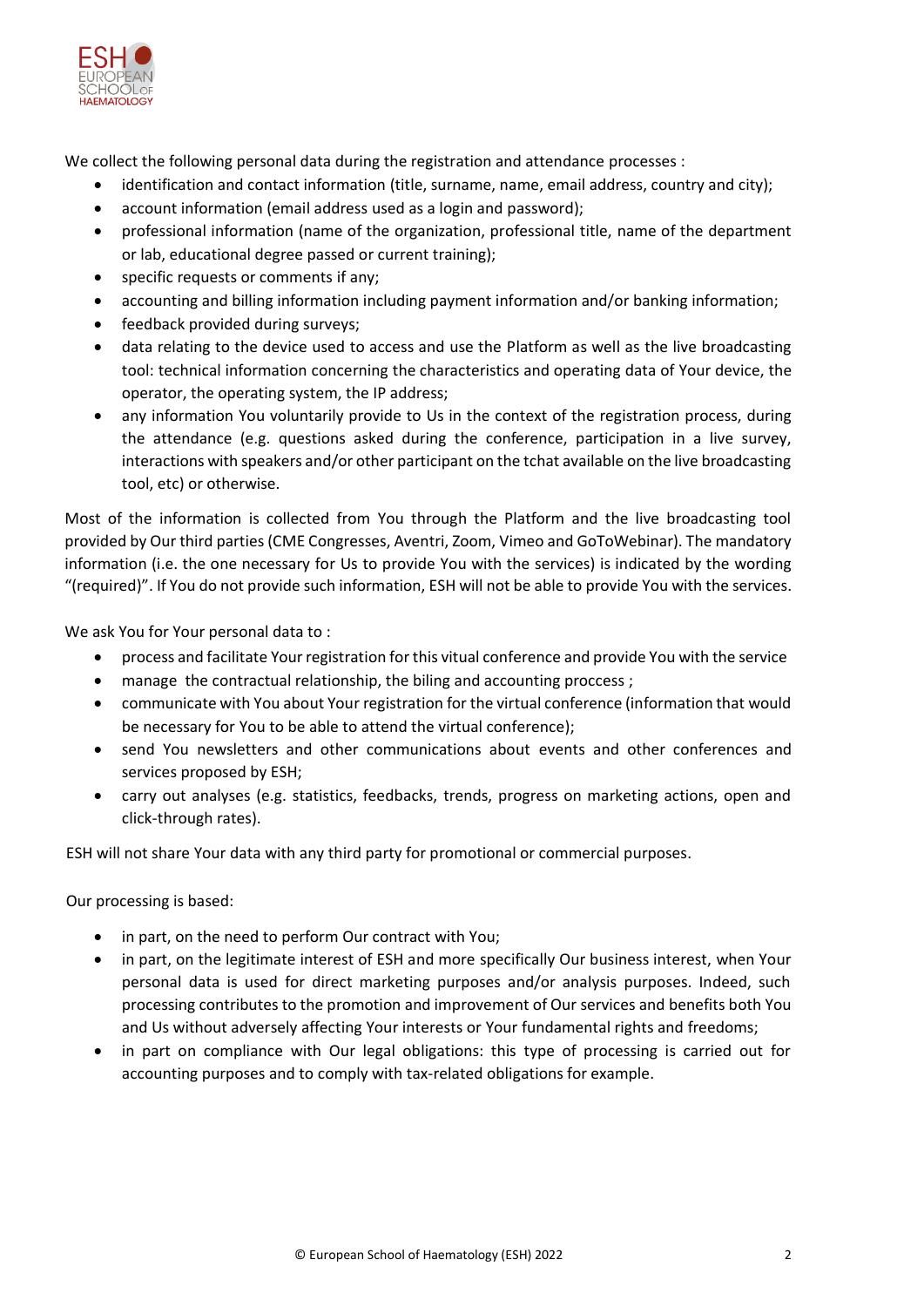

# **4. Who are the recipients or categories of recipients which will have access to Your Personal Data ?**

The personal data collected and processed in this context can be accessed by the competent services within ESH, on a need-to-know basis only, i.e. to be able to provide You with the service and to answer any request You may have.

Your data will be accessed and/or shared with other organizations and third parties in order to process Your participation to this conference. These service providers, acting as data processors within the meaning of Applicable Regulations, provide services to Us in relation to some of the processing activities implemented using Your personal data. In particular, such service providers provide Us with hosting, data processing, database management, IT or other related services. These service providers act only on instructions from ESH and will only have access to Your personal data if necessary for them to perform their services and will be under the same security and confidentiality obligations as ESH.

These will include notably:

- CME-Congresses, our Professional Congress Organiser, provider of the eConference platform;
- Aventri, which is the provider of the registration platform;
- GoToWebinar, which is the provider of the live broadcasting platform;
- Mailchimp, our service provider of marketing services.

Some of Your personal data will be transferred to Paypal which will act as a separate data controller in order to process Your payment.

Finally, due to Your participation to a virtual conference, Your name and surname or the username You choose on the live broadcasting tool might be accessible to other participants, especially if You interact with the speakers and/or submit any question on the tool.

# **5. How long will Your Personal Data be stored ?**

Your personal data will be retained for the duration of our contractual relationship (i.e. after completion of the event You registered for) and for the applicable statute of limitation period (5 years in this context) on an archive database.

Some of Your personal data will also be kept for a period of 10 years to comply with accounting and tax obligations.

Finally, We will retain Your data (unless You have opposed such use) for direct marketing purposes up to 3 years after the end of our contractual relationship.

# **6. Is Your personal data transferred outside the European Union?**

The personal data collected and processed in this context will be hosted in data servers located in the US, in Israel and in the European Union.

# **7. What are Your rights?**

In accordance with Applicable Regulations, You have a right of access, rectification and erasure of personal data that concerns You, a right to restriction of processing, and a right to object to the processing of personal data concerning You (for processing activities based on legitimate interest) and a right to withdraw Your consent at any time (for processing activities based on Your consent). You also have a right to the portability of the data You have entrusted to ESH and the right to send ESH special instructions regarding what should happen to Your personal data after Your death.

© European School of Haematology (ESH) 2022 3